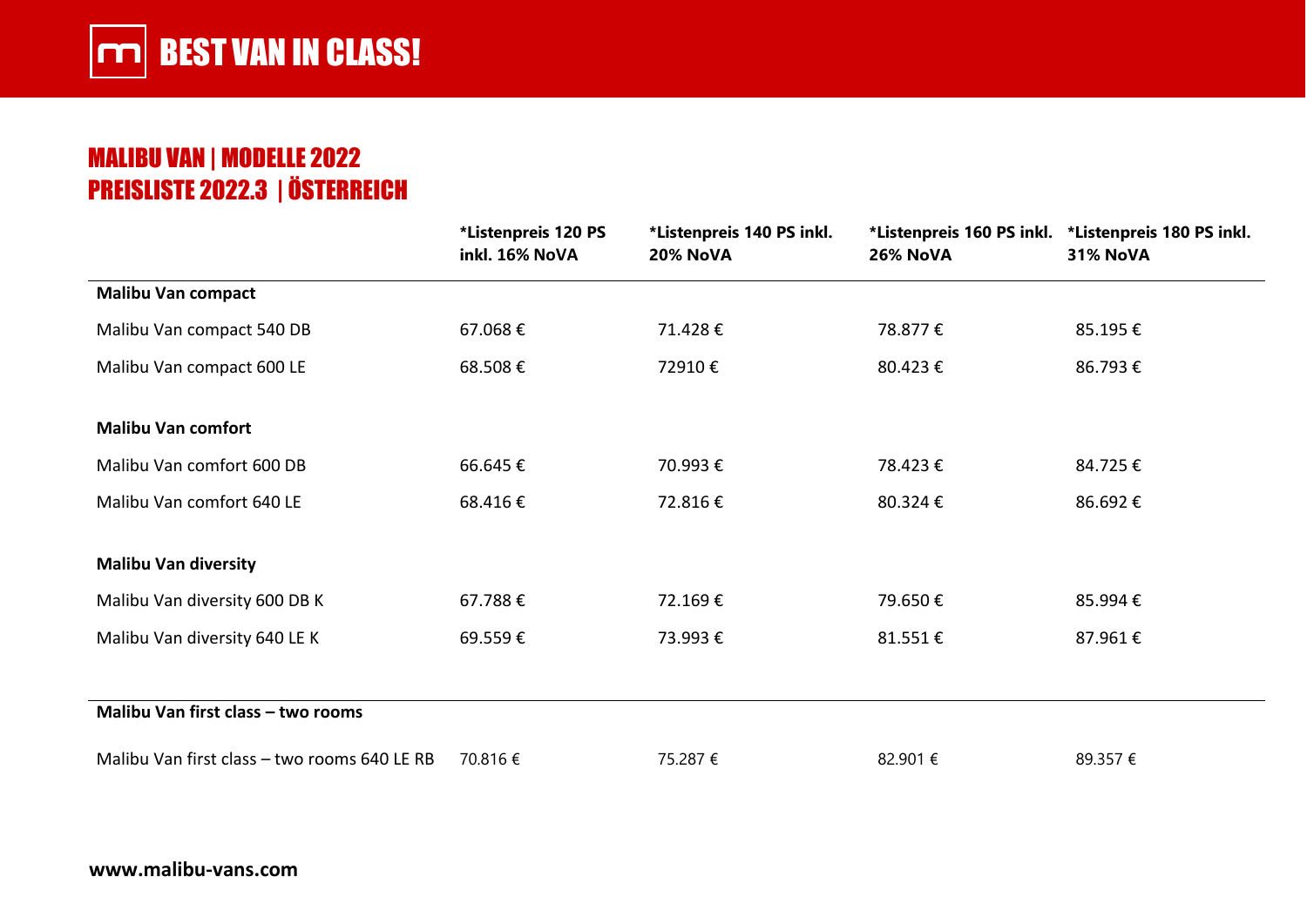# **THE BEST VAN IN CLASS!**

|                                          | *Listenpreis 120 PS<br>inkl. 16% NoVA | *Listenpreis 140 PS inkl.<br><b>20% NoVA</b> | *Listenpreis 160 PS<br>inkl. 26% NoVA | *Listenpreis 180 PS<br>inkl. 31% NoVA |
|------------------------------------------|---------------------------------------|----------------------------------------------|---------------------------------------|---------------------------------------|
| <b>Malibu Van charming</b>               |                                       |                                              |                                       |                                       |
| Malibu Van charming coupé 600 DB         | 69.788€                               | 74.228€                                      | 81.797€                               | 88.215€                               |
| Malibu Van charming GT skyview 600 DB    | 71.525€                               | 76.016€                                      | 83.662€                               | 90.143€                               |
| Malibu Van charming coupé 640 LE         | 71.559€                               | 76.051€                                      | 83.698€                               | 90.181€                               |
| Malibu Van charming GT skyview 640 LE    | 73.296€                               | 77.840€                                      | 85.563€                               | 92.110€                               |
| Malibu Van charming coupé 600 DB K       | 70.931€                               | 75.404€                                      | 83.024€                               | 89.483€                               |
| Malibu Van charming GT skyview 600 DB K  | 72.668€                               | 77.193€                                      | 84.888€                               | 91.412€                               |
| Malibu Van charming coupé 640 LE K       | 72.702€                               | 77.228€                                      | 84.925€                               | 91.450€                               |
| Malibu Van charming GT skyview 640 LE K  | 74.439€                               | 79.016€                                      | 86.790€                               | 93.379€                               |
| Malibu Van charming coupé 640 LE RB      | 73.959€                               | 78.522 €                                     | 86.275 €                              | 92.846€                               |
| Malibu Van charming GT skyview 640 LE RB | 75.696€                               | 80.310 €                                     | 88.140 €                              | 94.775€                               |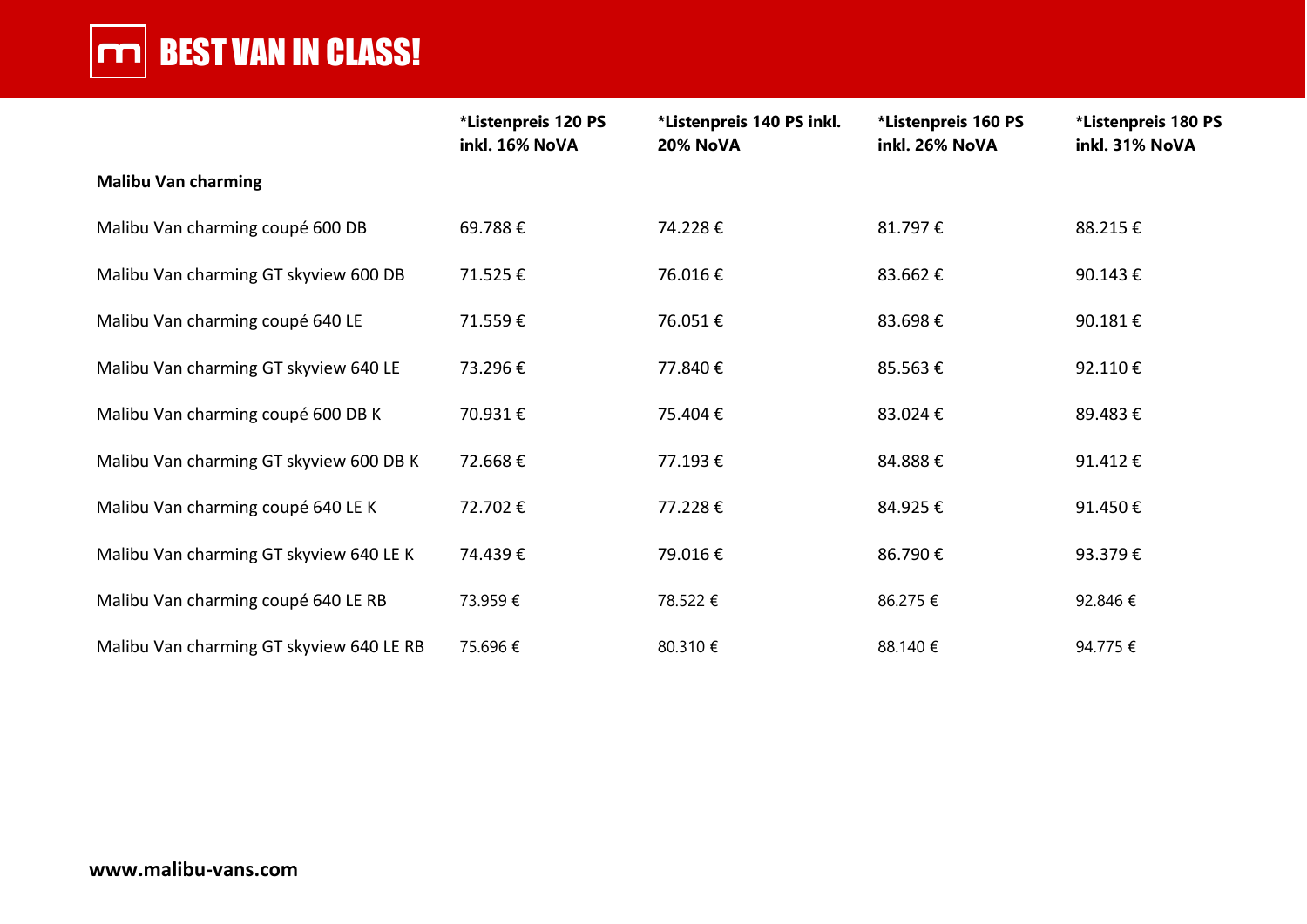## **CONDUCTS VAN IN CLASS!**

|                                          | *Listenpreis 120 PS<br>inkl. 16% NoVA | *Listenpreis 140 PS inkl.<br><b>20% NoVA</b> | *Listenpreis 160 PS<br>inkl. 26% NoVA | *Listenpreis 180 PS<br>inkl. 31% NoVA |
|------------------------------------------|---------------------------------------|----------------------------------------------|---------------------------------------|---------------------------------------|
| family for 4                             |                                       |                                              |                                       |                                       |
| Malibu Van family-for-4 540 DB           | 72.428€                               | 76.946€                                      | 84.631€                               | 91.146€                               |
| Malibu Van family-for-4 600 LE           | 73.868€                               | 78.428€                                      | 86.177 €                              | 92.745€                               |
| Malibu Van family-for-4 600 DB K         | 73.148€                               | 77.687 €                                     | 85.404 €                              | 91.945€                               |
| Malibu Van family-for-4 640 LE K         | 74.919€                               | 79.510€                                      | 87.305 €                              | 93.912€                               |
| Malibu Van family-for-4 640 LE RB        | 76.176€                               | 80.804€                                      | 88.655€                               | 95.308€                               |
| Malibu Van family-for-4 coupé 600 DB K   | 76.291€                               | 80.922€                                      | 88.778€                               | 95.435€                               |
| Malibu Van charming GT skyview 600 DB K  | 78.028€                               | 82.710€                                      | 90.643 €                              | 97.363€                               |
| Malibu Van charming coupé 640 LE K       | 78.062€                               | 82.746€                                      | 90.679€                               | 97.401€                               |
| Malibu Van charming GT skyview 640 LE K  | 79.799€                               | 84.534 €                                     | 92.544 €                              | 99.330€                               |
| Malibu Van charming coupé 640 LE RB      | 79.319€                               | 84.040 €                                     | 92.029€                               | 98.797€                               |
| Malibu Van charming GT skyview 640 LE RB | 81.056€                               | 85.828€                                      | 93.894 €                              | 100.726 €                             |

**\*Die ausgewiesenen Preisangaben sind inkl. gesetzlich gültiger Mwst., NoVA und CO2-Steuer, Motorisierung, Fracht-, Typisierungskosten und Auslieferungspauschale und abzüglich € 350,- Abzugsposten.**

**Vorbehaltlich Irrtümer und Änderungen.**

#### **www.malibu-vans.com**